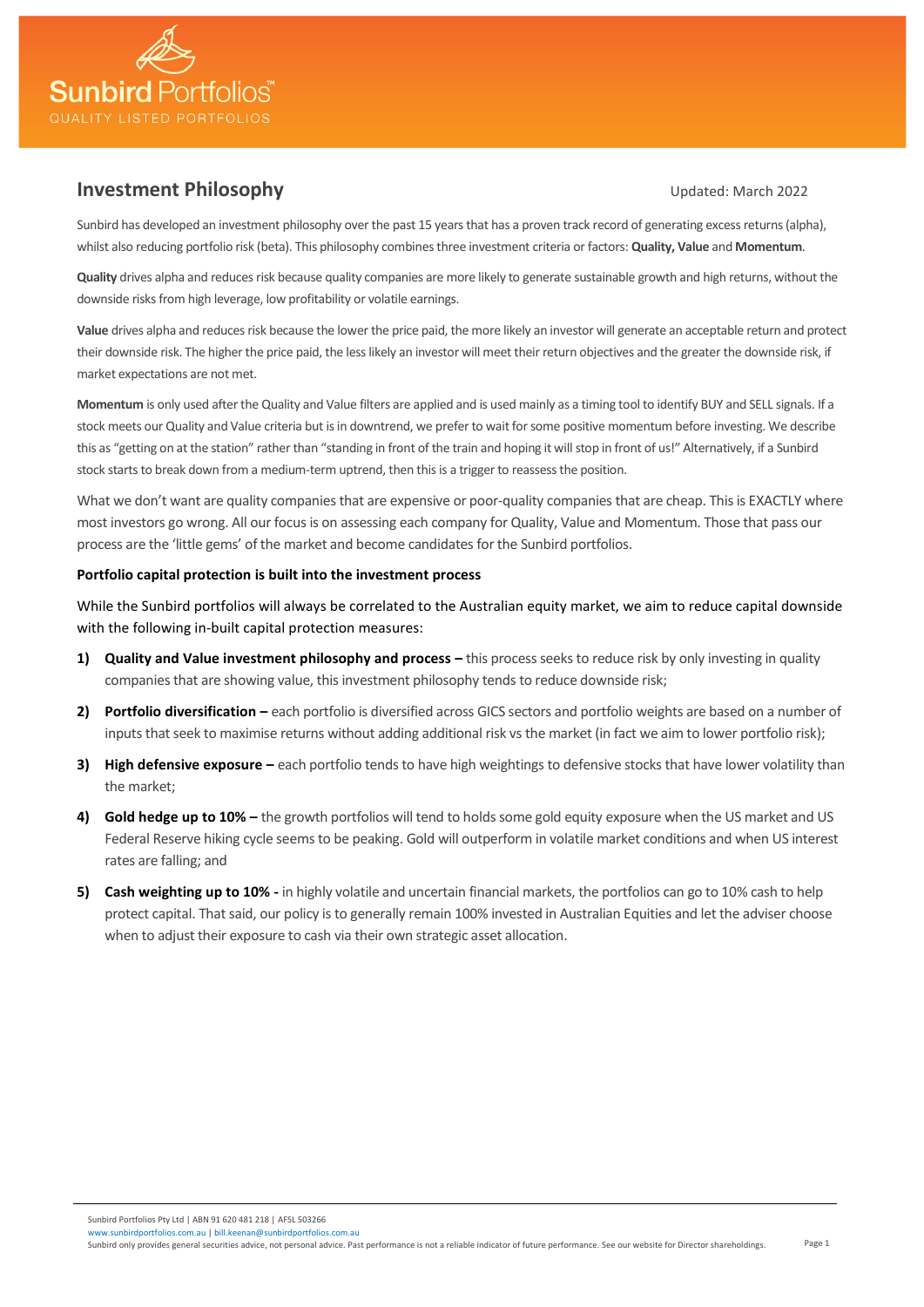

# **4-Step Investment Process**



# **1) Stock Screening**

Sunbird runs three screens across the S&P/ASX 200 universe. Firstly, a **Quality** screen which assesses each company across 9 quality factors. A company needs to score 70% or above to meet our definition of quality. This screen typically reduces the universe by one third to around 135 stocks.

These 135 stocks are then assessed for **Value**. To determine value, a company must be able to deliver an expected return greater than its minimum required return. This process typically reduces the universe down to 50 stocks or 25% of the original universe. Our final screen, seeks to eliminate stocks that are in down-trend or underperforming, we prefer to see some positive **Momentum** before investing. This screen further reduces the sample size down to 35 stocks or 18% of the original universe.

ASX 200 stocks **Quality 135/200** 

**Value 50/200** 

Momentum 35 stocks

Sunbird Portfolios Pty Ltd | ABN 91 620 481 218 | AFSL 503266 irdportfolios.com.au [| bill.keenan@sunbirdportfolios.com.au](mailto:bill.keenan@sunbirdportfolios.com.au)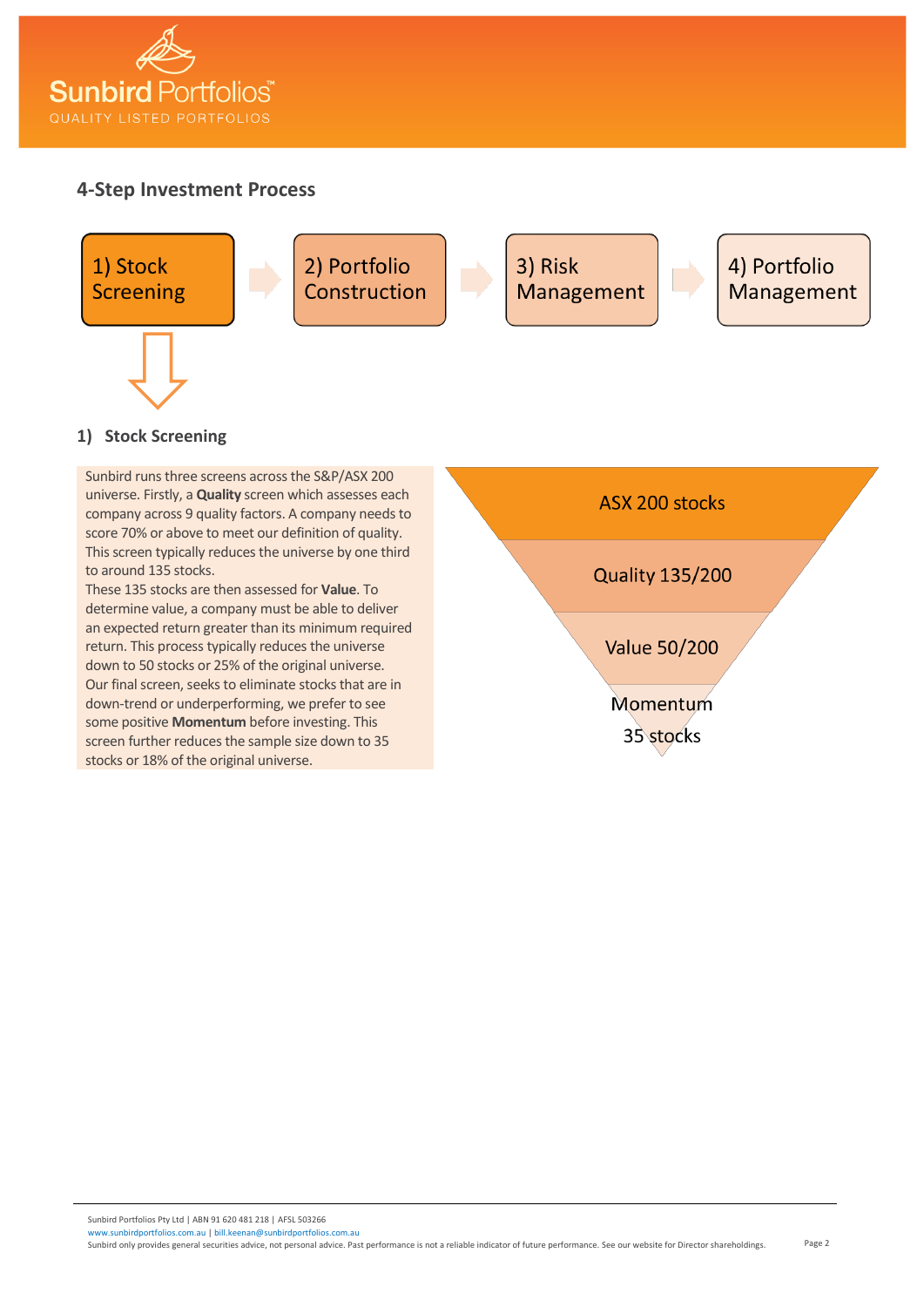

### **Quality Assessment**

Sunbird assesses and scores every company in the S&P/ASX 200 across 9 quality factors. Companies need to score a minimum of 56/80 or 70% to meet our definition of quality.

| Industry/10                 | Macro drivers, Market size, Growth rate, Life-cycle, Industry profitability,<br>Industry structure, Barriers to entry, Competition intensity, Government<br>regulation and taxes                                |
|-----------------------------|-----------------------------------------------------------------------------------------------------------------------------------------------------------------------------------------------------------------|
| Competitive Advantages / 10 | Product, Price, Distribution, Location, Marketing, Brands, Service,<br>Reputation, Patents, Licenses, Market share, Assets, Productivity,<br>Technology, Management, Corporate culture, Scale, Capital strength |
| Profitability/10            | Profit margins, ROE, ROA, ROCE                                                                                                                                                                                  |
| Earnings quality / 10       | Track record, Volatility of revenue & earnings, EBITDA cash conversion,<br>Sustainability of revenue, Key customer risk, Contract risk                                                                          |
| Sustainable Growth / 10     | Past growth, guided growth, consensus growth, theoretical growth rate<br>(ROE x retention rate), industry/peer growth                                                                                           |
| Gearing /10                 | Net Debt/EBITDA, Net Debt/ND+E, Net debt/market cap, Interest cover                                                                                                                                             |
| ESG/5                       | Refinitiv Environmental, Social, Governance score, converted to a score<br>out of 5                                                                                                                             |
| Volatility/5                | Lower vol = higher score, Short term volatility and long-term beta scores<br>combined and converted to a score out of 5                                                                                         |
| Company risk /10            | Lower risk $=$ higher score<br>Macro risks, Industry risks, Regulatory risks, Company-specific risks                                                                                                            |

Every stock in the ASX 250 is assessed and given a quality score which is updated with any major announcement. Quality scores change slowly with company developments over time. As of March 2022, Sunbird has rated 256 stocks with a Quality distribution as follows:



Sunbird Portfolios Pty Ltd | ABN 91 620 481 218 | AFSL 503266 nbirdportfolios.com.au [| bill.keenan@sunbirdportfolios.com.au](mailto:bill.keenan@sunbirdportfolios.com.au)

Page 3 Sunbird only provides general securities advice, not personal advice. Past performance is not a reliable indicator of future performance. See our website for Director shareholdings.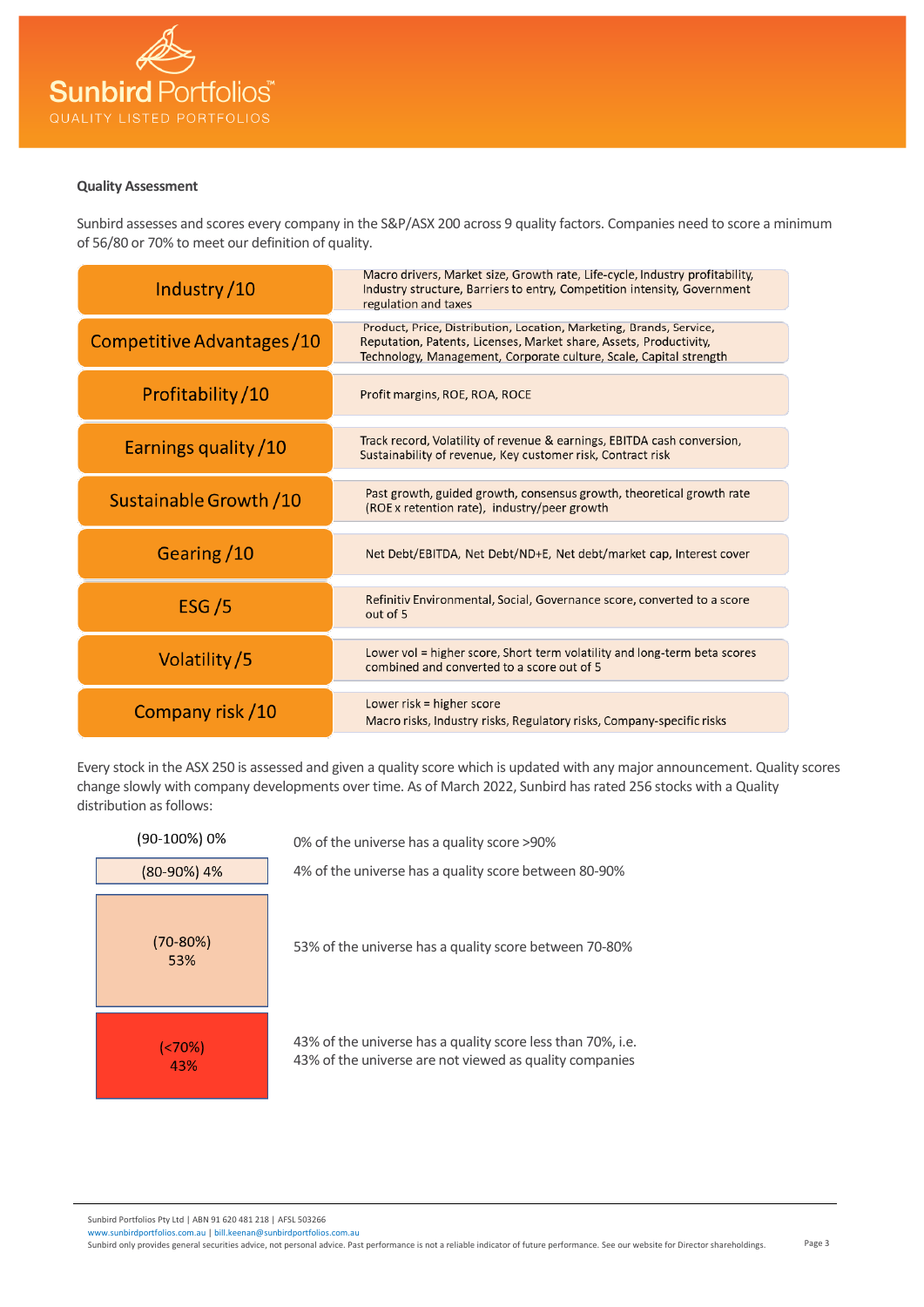

#### **Value Assessment – Screen 1**

Sunbird assesses the stocks in each GICS sector by growth vs trading multiple to identify high ranking quality stocks that seem to offer good value. We have built a scatterplot for each GICS sector (x11 sectors).

# **Example: Energy sector scatterplot**



### **Value assessment – Screen 2**

Once we identify a potential target, we then conduct a detailed quality and value analysis and produce a company research report. In the detailed analysis, we build an internal rate of return (IRR) model to assess whether the expected return of the stock exceeds it minimum required return.

**Expected Return (IRR)** = the sum of future dividends and capital growth, over a 10-year holding period, divided over the entry price and expressed as an Internal Rate of Return (IRR).

**Required Return (R)** = the stock's risk factor x the expected market return.

We view this as a practical approach as it replicates the actual investor experience of buying a stock (negative cashflow) and receiving dividends (positive cashflow) and the exit price (positive cashflow) as their investment return. Effectively, we are assessing whether the stock has a reasonable chance of generating a minimum required return, over a 10-year holding period.

Sunbird Portfolios Pty Ltd | ABN 91 620 481 218 | AFSL 503266

Page 4 irdportfolios.com.au [| bill.keenan@sunbirdportfolios.com.au](mailto:bill.keenan@sunbirdportfolios.com.au) Sunbird only provides general securities advice, not personal advice. Past performance is not a reliable indicator of future performance. See our website for Director shareholdings.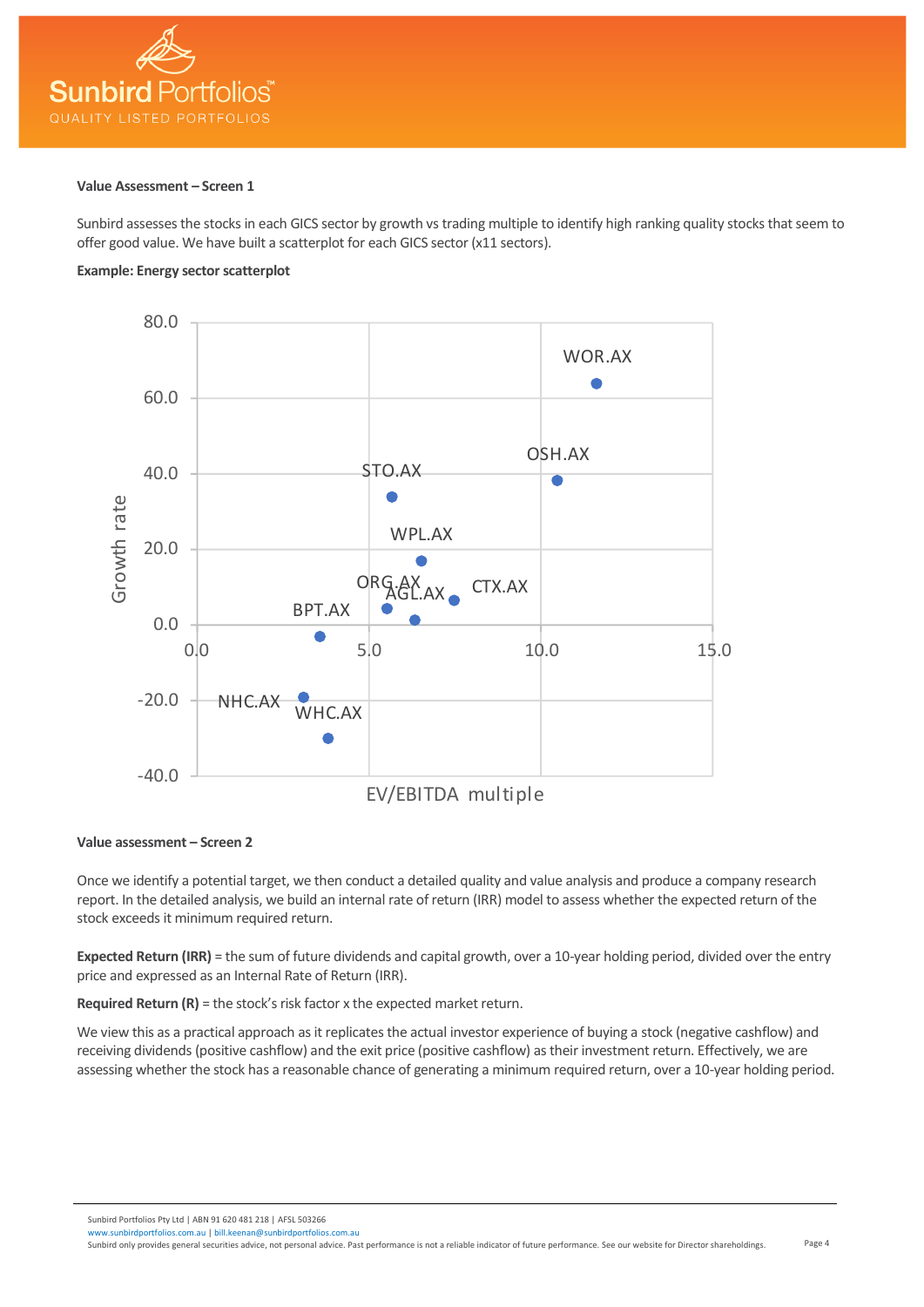

The outcomes will be as follows:

IRR>R = undervalued

IRR=R = fair value

IRR<R = overvalued

**Example: Seek (SEK)**

| <b>SEK.AX</b> | Year 0 | Year 11 | Year 21 | Year $31$ | Year 4 | Year 5 | Year 6 | Year 7            | Year 8 | Year 9 | Year 10 |
|---------------|--------|---------|---------|-----------|--------|--------|--------|-------------------|--------|--------|---------|
| <b>EPS</b>    | 0.59   | 0.65    | 0.72    | 0.81      | 0.90   | 1.01   | 1.12   | 1.23              | 1.36   | 1.48   | 1.60    |
| <b>DPS</b>    | 0.46   | 0.51    | 0.57    | 0.64      | 0.72   | 0.81   | 0.90   | 1.00 <sub>1</sub> | 1.11   | 1.22   | 1.32    |
| Payout ratio  | 78%    | 78%     | 79%     | 79%       | 80%    | 80%    | 81%    | 81%               | 82%    | 82%    | 83%     |
| EPS growth    |        | 10.0%   | 11.0%   | 12.0%     | 12.0%  | 12.0%  | 11.0%  | 10.0%             | 10.0%  | 9.0%   | 8.0%    |
| Share price   | 17.81  |         |         |           |        |        |        |                   |        |        | 38.19   |
| P/E           | 30.2   |         |         |           |        |        |        |                   |        |        | 23.9    |

| IRR at current price |       | Assumptions                 |                                               |       |                     |  |
|----------------------|-------|-----------------------------|-----------------------------------------------|-------|---------------------|--|
| Purchase Price       | 17.81 |                             | EPS 10-year CAGR                              | 10.5% |                     |  |
| Dividends Yr 1-10    | 8.79  |                             | Payout ratio increase p.a.                    | 0.5%  |                     |  |
| Capital Price Yr10   | 38.19 |                             | Year 10 growth rate                           | 8.0%  |                     |  |
| <b>IRR</b>           | 11.3% |                             | Year 10 P/E ratio                             | 23.9  |                     |  |
| Required Return      | 9.0%  |                             | Required return                               | 9.0%  |                     |  |
|                      |       |                             |                                               |       |                     |  |
| Fair Value (IRR=R)   |       | Required return calculation |                                               |       |                     |  |
| Purchase Price       | 21.34 |                             | 10-year bond yield                            | 3.0%  |                     |  |
| Dividends Yr 1-10    | 8.79  |                             | Equity Risk Premium                           | 6.0%  |                     |  |
| Capital Price Yr10   | 38.19 |                             | Equity market expected return                 | 9.0%  |                     |  |
| <b>IRR</b>           | 9.0%  |                             | Stock risk factor (from Quality analysis) (x) | 1.0   | see table on page 2 |  |
| Required Return      | 9.0%  |                             | Required return                               | 9.0%  |                     |  |

SEK purchase price \$17.81

IRR at that price: 11.3% p.a.

Required return: 9.0% p.a.

IRR>R hence the stock offers value

Fair value of SEK:  $$21.34$  (the price where the IRR = R)

At a purchase price of \$17.81, SEK's expected return (IRR) is 11.3% which is greater than its required return of 9.0%. The stock is undervalued at \$17.81/share, based on the assumptions above right. Further, SEK offers value up to \$21.34, which is the point where its expected return (IRR) of 9.0% = its required return of 9.0%.

The required return is calculated by multiplying SEK's risk factor x the expected market return. In this case, SEK's risk factor is 1.0 which is calculated by reference to its volatility and risk score in our Quality analysis. Each stock will have a risk factor of 0.9, 1.0 or 1.1 depending on how risky it is relative to the market. The expected market return is calculated as the risk-free rate (10-year bond yield) + a premium for equity risk (Equity Risk Premium). Investors will note this method is similar to the Capital Asset Pricing Model except we substitute our own risk factor for beta, given beta is often an unreliable figure that changes wildly with the timeframe measured. The result is every stock will have a required return of either 8.1%, 9.0% or 9.9%, depending on its risk factor, which we believe is a reasonable and practical approach. Our expected market return inputs will be reviewed annually with market conditions while risk factors will change slowly with the quality analysis outcomes.

Sunbird Portfolios Pty Ltd | ABN 91 620 481 218 | AFSL 503266

Page 5 irdportfolios.com.au | bill.keenan@sunbirdportfolios.com.a Sunbird only provides general securities advice, not personal advice. Past performance is not a reliable indicator of future performance. See our website for Director shareholdings.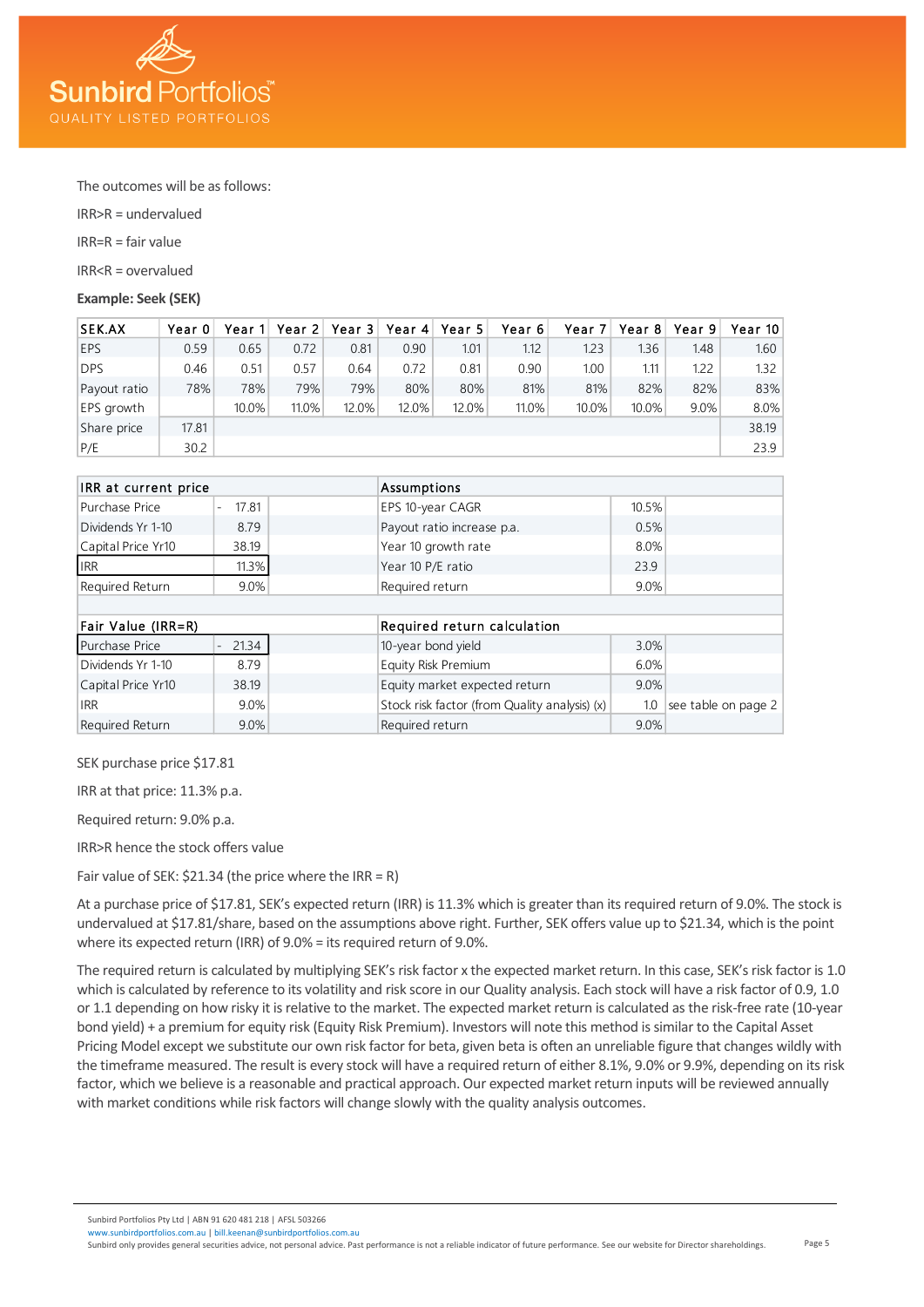

#### **Momentum Assessment**

The last filter is a momentum filter where we look for positive momentum as a BUY trigger or negative momentum as a SELL signal. This is mainly to reduce downside risk as we prefer to "get on at the station" rather than "hoping the train will stop in front of us". Here we observe short, medium and long-term price trends, as well as relative performance vs the ASX 200. We are typically looking for an up-trend and stock outperformance before investing.

## **Example: Brambles (BXB)**

We use BXB as an example because it ranks as a quality stock offering value (as at September 2018). The stock was in downtrend but has recently broken out of this downtrend. The stock has regained momentum and is now outperforming the ASX 200. This is exactly the sort of investment opportunity that we look for.





Sunbird Portfolios Pty Ltd | ABN 91 620 481 218 | AFSL 503266

Page 6

irdportfolios.com.au | bill.keenan@sunbirdportfolios.com.a Sunbird only provides general securities advice, not personal advice. Past performance is not a reliable indicator of future performance. See our website for Director shareholdings.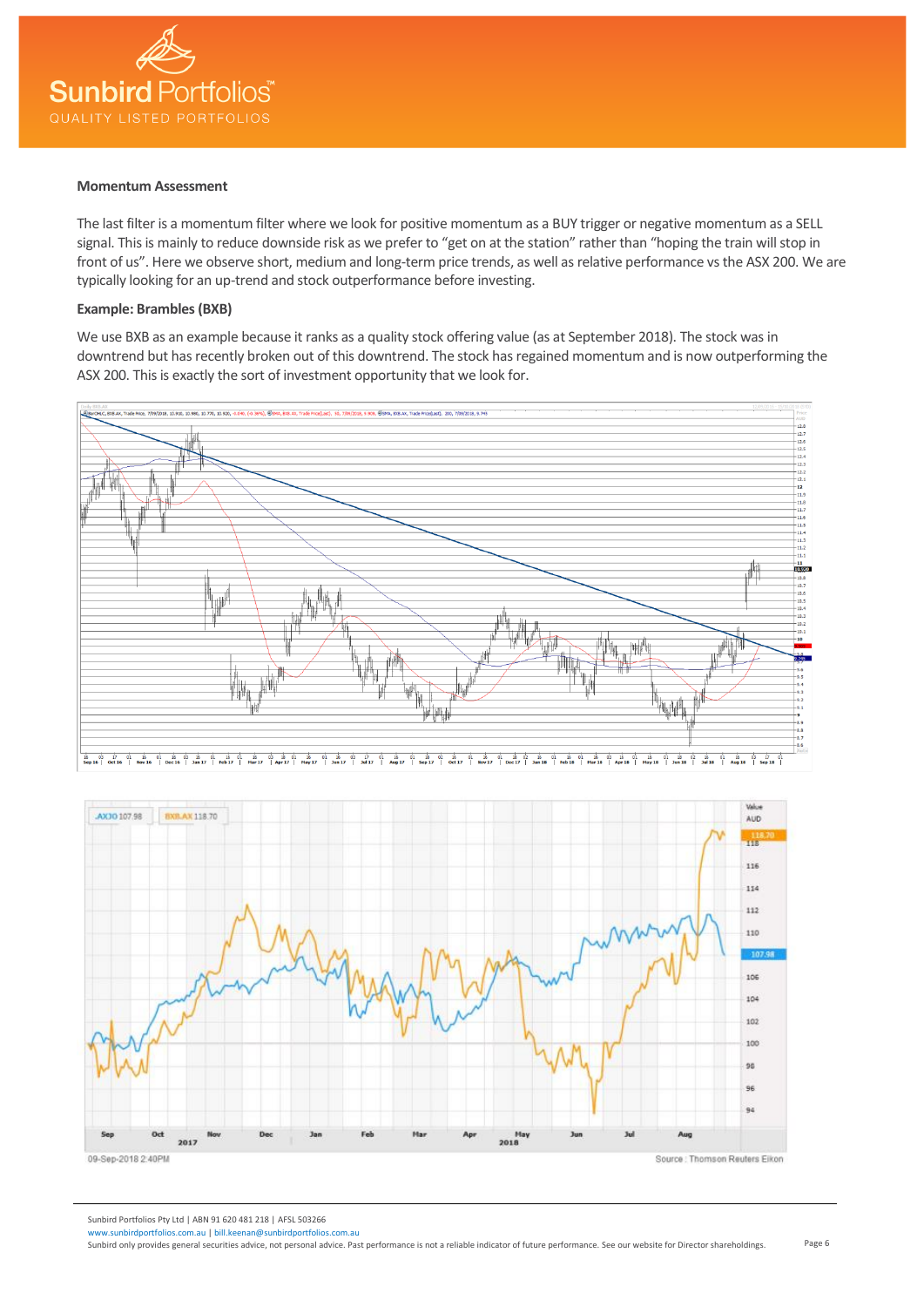



- Portfolio objective
- Portfolio strategy (asset allocation, rules, constraints)
- Top-down inputs (20%)
	- o Macro-economic conditions (stable or unstable)
	- o Big-picture investment themes e.g. low inflation/interest rates, regulatory interference, technology changes, globalization and population change, sustainability
- Bottom-up inputs (80%)
	- o Quality, Value, Momentum stock screens
- Portfolio weighting considerations
	- o Portfolio expected return
	- o Portfolio yield
	- o Portfolio expected risk
	- o Portfolio correlations/portfolio optimiser results
	- o Portfolio defensiveness in a bear scenario
	- o Diversification across industries
	- o Quality, Risk, Value and Momentum results for each stock
	- o Growth vs income qualities of each stock
	- o Portfolio manager conviction in each stock
	- o Market weights, market cap, liquidity

1) Stock 4) Portfolio 2) Portfolio 3) Risk Construction Management **Screening** Management

## **3) Risk Management**

- Portfolio strategy/rules/constraints (sets the portfolio boundaries and risk limits)
- Top-down inputs (unstable macro conditions trigger gold exposure, defensive positions, overweight cash)
- Bottom-up inputs (focus on stocks meeting quality, value and momentum screens acts to mitigate downside risks)
- Portfolio weighting considerations (additional overlay to portfolio strategy rules)
- Risk measurement (measurement of key risk statistics to inform portfolio manager about portfolio risks)
- Sell discipline (removal of stocks as soon as they do not meet quality, value or momentum requirements)

#### Sunbird Portfolios Pty Ltd | ABN 91 620 481 218 | AFSL 503266

irdportfolios.com.au | bill.keenan@sunbirdportfolios.com.a Sunbird only provides general securities advice, not personal advice. Past performance is not a reliable indicator of future performance. See our website for Director shareholdings.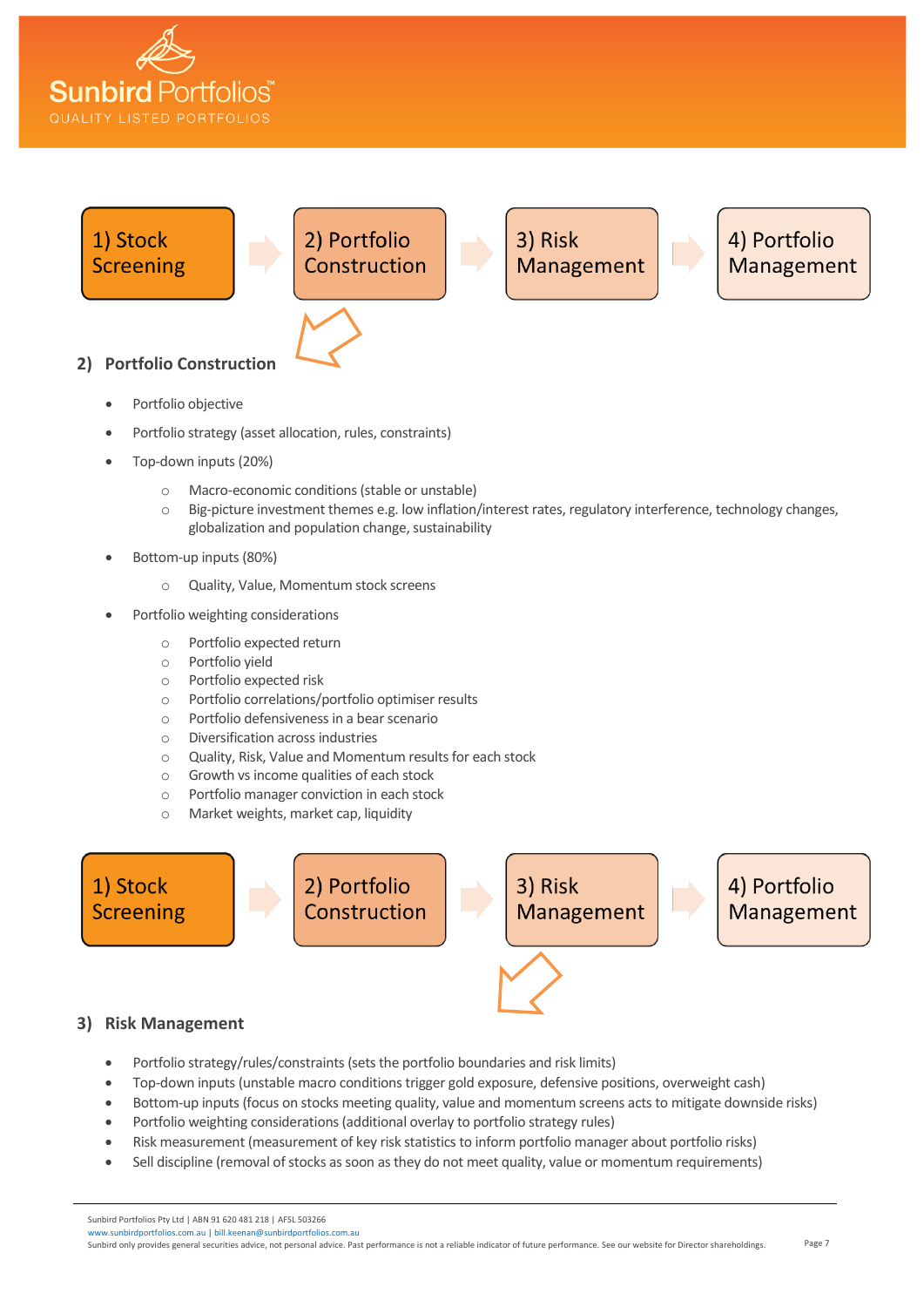



- Identify potential BUYS
- Report to Investment Committee regularly
- Report to Investors regularly
- Identify adjustments to the Investment Process(above) that maybe required to maximise risk-adjusted returns

Sunbird Portfolios Pty Ltd | ABN 91 620 481 218 | AFSL 503266 [www.sunbirdportfolios.com.au](http://www.sunbirdportfolios.com.au/) [| bill.keenan@sunbirdportfolios.com.au](mailto:bill.keenan@sunbirdportfolios.com.au)